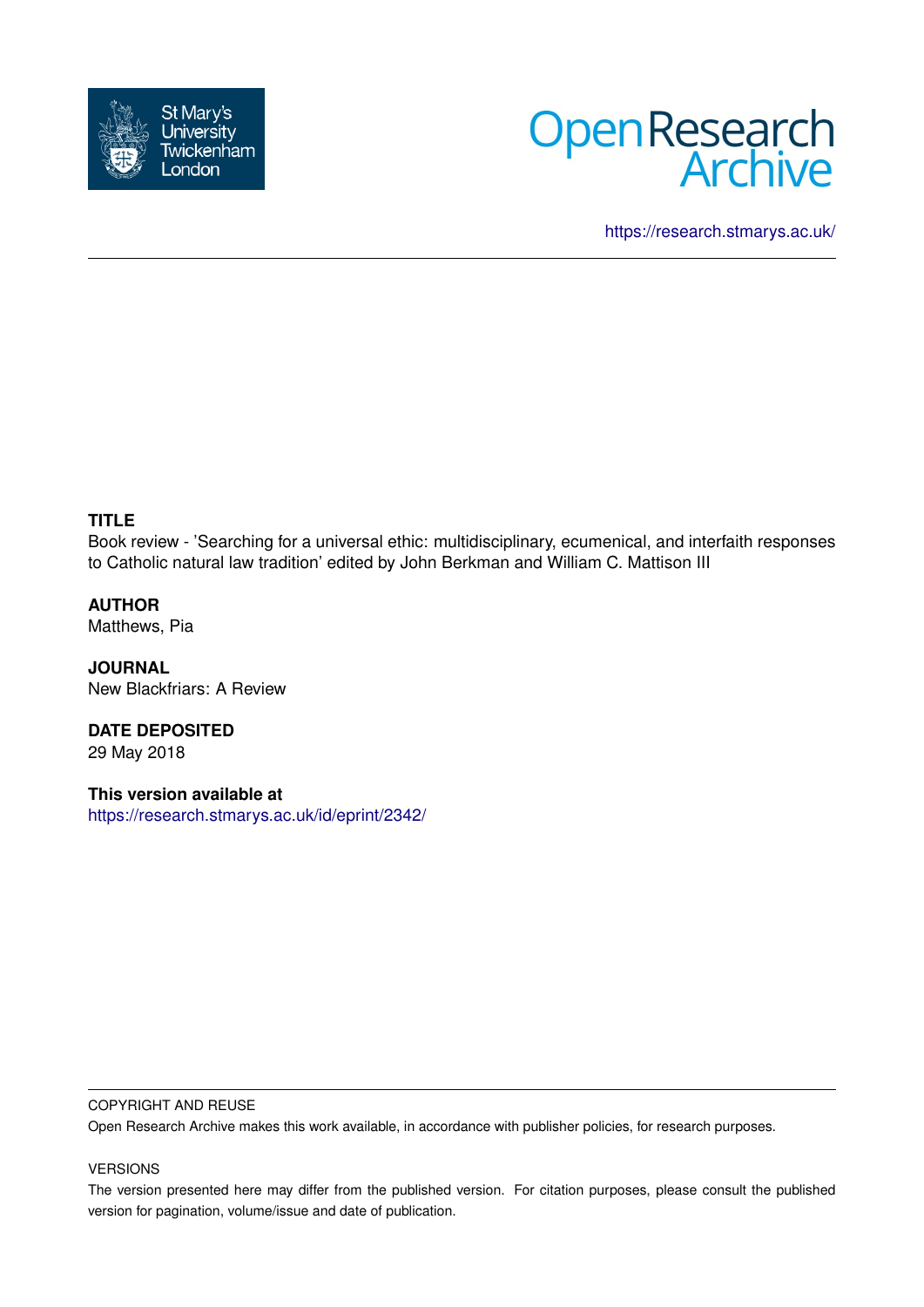## **SEARCHING FOR A UNIVERSAL ETHIC: MULTIDISCIPLINARY, ECUMENICAL, AND INTERFAITH RESPONSES TO THE CATHOLIC NATURAL LAW TRADITION Edited by John Berkman and William C. Mattison III, Grand Rapids, Michgan: Eerdmans, 2014**

With great perspicacity, John Berkman and William C. Mattison III commissioned and edited this volume of critical essays by well-known authors in the window of opportunity between the original publication of the International Theological Commission's document, *In Search of a Universal Ethic,* and its official English translation. Under its all-encompassing title the book welcomes the ITC document, while also critiquing it for its perceived gaps. The book's introduction situates both the ITC document and the essay responses. It then gives the English version of the ITC document itself, followed by the essays in three further sections.

 The first section on the document's background and context benefits from contributions by Serge-Thomas Bonino and Anthony Kelly, members of one of the ITC's sub-committees. Bonino charts misunderstandings of the natural law tradition and recent attempts to locate it more firmly in Thomistic and personalist approaches. He regards the document as an invitation to dialogue with those outside the Church and as a resource for those within, particularly in the light of the worrying disconnect between the political and social order, and the ethical order. Kelly notes the enormity of the ITC's task of finding a common language, and accepts that some of the tensions within the natural law tradition remain unresolved, a point raised explicitly and implicitly by many of the other contributors. Both authors underline the challenge of globalization for a new presentation of the natural law. While Bonino and Kelly accept the document's limitations and promise, Russell Hittinger is concerned that it may present the natural law tradition as merely one wisdom tradition among others. Moreover, he questions the form of dialogue envisaged with secular modernity that, he says, lacks a wisdom tradition.

 The second section deals with the search for a universal ethic. The first two essays engage with two non-Christian religious wisdom traditions: Islam and Judaism. Anver Emon challenges the document's representation of the Islamic tradition for being incorrect, naive or imperialistic, warning of the problem of presenting a reductive view of the role and authority of reason in Islam. In particular, he thinks that the document over-privileges theology over jurisprudence. Similarly concerned about the document's interpretation of Judaism, David Novak questions the target audience for the document. The next three essays explore dialogue in the secular arena. Again, pointing to the dangers of reductionism, Jean Porter reflects on the relationship between legal positivism and natural law jurisprudence and the problems of seeing them as mutually exclusive. Tracey Rowland questions the assumption that there is a recognised common good or flourishing life in view of post modern romanticism and liberalism, and she suggests that dialogue on human dignity, freedom and self-development may be more fruitful than discussion on laws of nature or rights rhetoric. Fergus Kerr asks for a willingness to find common ground with perceived opponents of natural law, and he usefully gives an account of the thinking of Hume and Moore that could contribute to dialogue. Opening out the discussion further, Michael Northcott introduces a green perspective, charting both the damaging ecological consequences of abandoning an account of natural law as a purposive web of relationships between God, humanity and the created order as well as the often unacknowledged responsibility that a corrupted Christianity has had in this process. Northcott welcomes the revival of natural law and a philosophy of nature as significant contributions to a more ecologically benign global civilisation. Finally, in this section, David Burrell calls for an understanding of natural law that is both theological and also ordinary and where religions, traditions and language can confirm the Creator, creatures